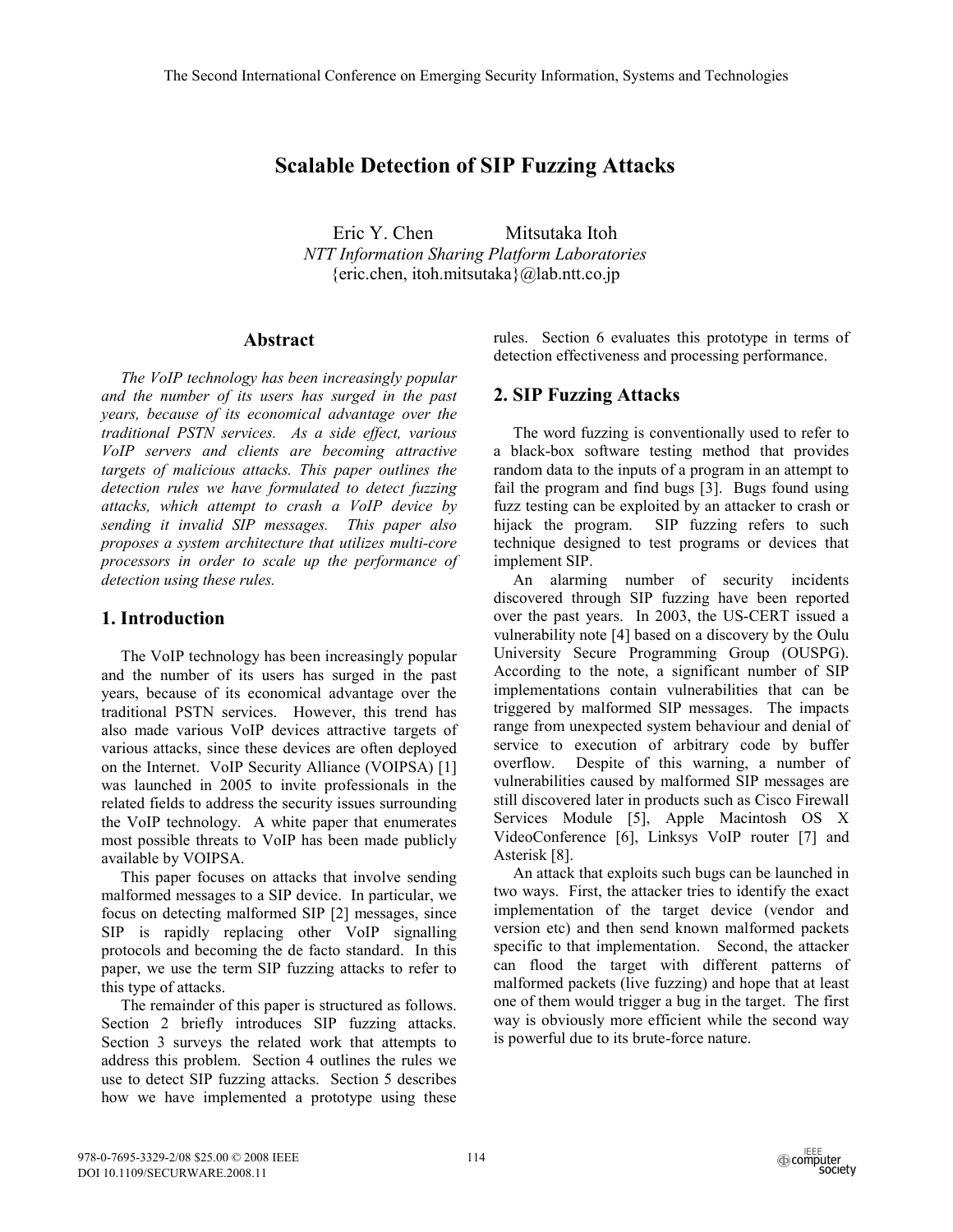## **3. Related Work**

Approaches to the SIP fuzzing attack problem can be generalized into two categories: prevention with extensive fuzz testing before product release, and detection of attacks against online devices.

PROTOS [9] and Asteroid [10] are two well-known tools that are freely available for the purposes of fuzz testing. Codenomicon [11] is the commercial version of PROTOS and provides 10 times more test cases. While preventive measures using these tools are perhaps the most effective way in eliminating software bugs exploitable by a fuzzing attacker, not all developers are willing to make the efforts due to the additional costs incurred. Moreover, users can never be certain if the products they use are free from such vulnerabilities.

Geneiatakis et al. [12] emphasised the importance of having a detection mechanism for SIP fuzzing attacks. They explained the effectiveness of signaturebased detection and suggested an example of inspecting INVITE messages. However, this literature offers little details about how one should design the detection rules and implement a detection system for fuzzing attacks.

We agree with Geneiatakis's work in general and see the importance of detecting SIP fuzzing attacks. We had previously presented a preliminary report [18] (in Japanese) that describes our work-in-progress toward designing rules to detect fuzzing attacks. This paper outlines in detail the rules we have formulated and demonstrates the comprehensiveness of these rules by testing them against a commercial fuzzing tool used for software testing. This paper also proposes a system architecture that is capable of utilizing modern multicore processors to scale up the detection performance.

## **4. Detection Rules**

We propose to use the following five categories of rules to detect malformed SIP packets.

- Incorrect Grammar
- Oversized Field Values
- Invalid Message or Field Name
- Redundant or Repetitive Header Field
- Invalid Semantic

In a paper of this length, we are unable to enumeration all rules in each category. Instead, we describe in detail the general objectives of rules in each category.

## **4.1. Incorrect Grammar**

Rules in this category examine the grammatical structure of each SIP message as defined under Section 25 in RFC3261. For example, the Call-ID field is defined as the following in ABNF:

```
Call-ID=("Call-ID"/"i") HCOLON callid 
callid = word ["@"word]
```
In other words, a SIP stack should expect a Call ID to be one string or two strings separated by a " $@$ ". The following illustrates two possible invalid structures.

```
Valid 
Call-ID: a84b4c7
Invalid 1 
Call-ID: a84b4c7@
Invalid 2 
Call-ID: a84b4c7, a84b4c7, a84b4c7
```
Invalid structures can be easily detected as the grammar of SIP is concisely defined in RFC3261. Detection rules in this category can be derived from the ABNF.

#### **4.2 Oversized Field Values**

An overflow can occur in a well-formed SIP message when any field has a larger integer or a longer string than normally expected. The following is a simple example in which the invalid header field value has an oversized SIP version number.

**Valid**  INVITE Bob@biloxi.com SIP/2.0 **Invalid**  INVITE Bob@biloxi.com SIP/122214.0

Exception handling of such messages can be difficult since the upper limit or the maximum length of each header field value is not always clearly defined in RFC3261. We have created rules in this category based on a number of SIP devices we have worked with. However, rules in this category are implementation-specific and should be adjusted accordingly.

#### **4.3 Invalid Message or Field Name**

Rules in this category simply look for method names, response code or header field names not defined in RFC3261. These include messages with mismatched response codes. For example:

```
Valid 
SIP/2.0 200 OK 
Invalid 
SIP/2.0 200 Trying
```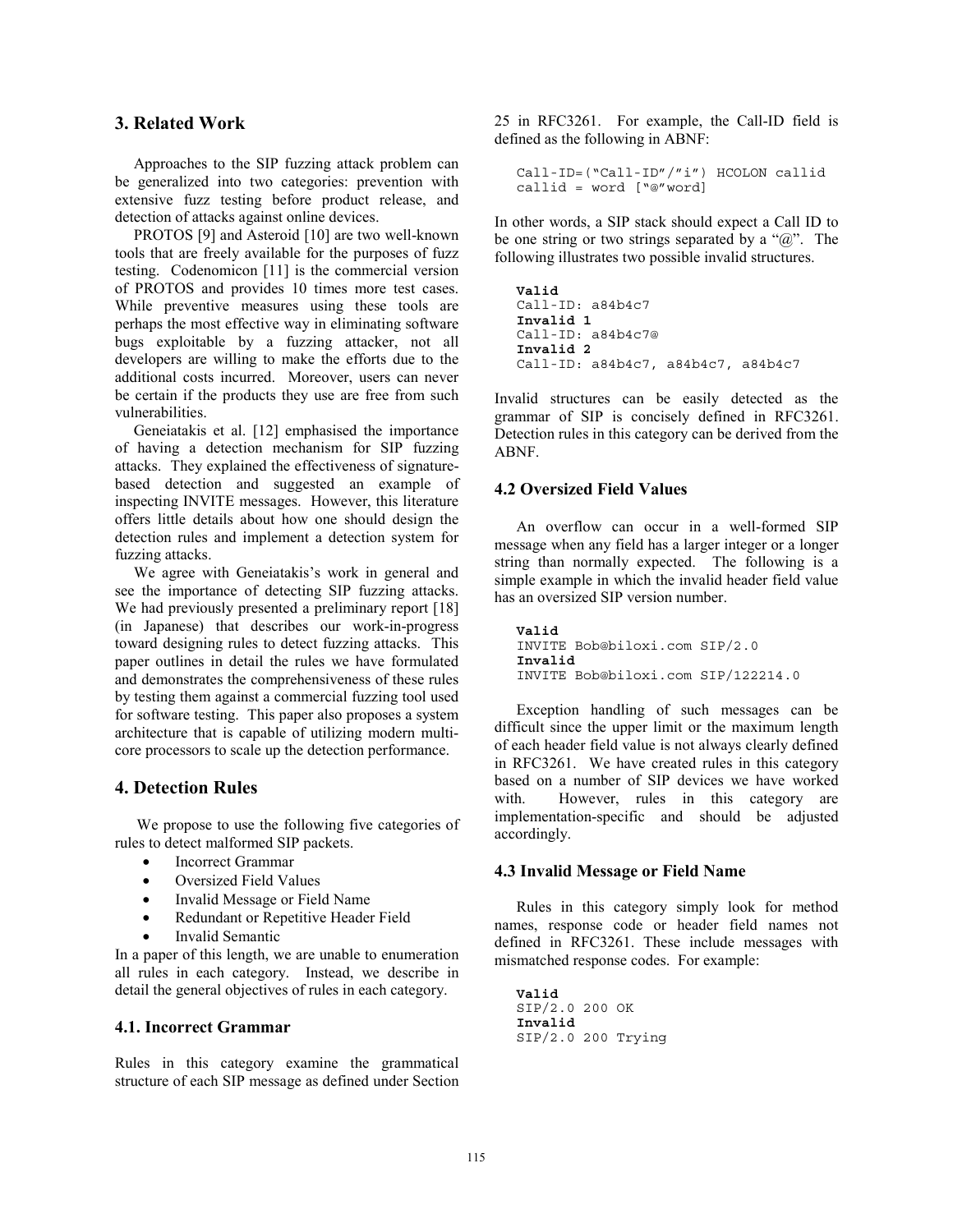Such messages are fairly easy to detect. However, it is commonly known that a number of so-called dialects exist in SIP and vendors sometimes extend SIP by adding proprietary header fields no defined in RFC3261. Rules in this category should be able to incorporate such extensions.

#### **4.4 Missing or Repetitive Header Field**

The following five headers must be present in any SIP message: From, To, Via, Call-ID and CSeq. A SIP message that does not contain any of these headers should be considered malformed.

It is also possible to fuzz a SIP device by sending a message with repetitive headers. We have created rules that look for repetitive headers, with the exception for headers such as Contact, Via, Call-Info and Route, since multiple entries of these headers are allowed. However, since the maximum number of entries for these headers is not defined, the upper limit for each SIP device may be implementation-specific and therefore create an opportunity for buffer overflow attack. An attacker may send a SIP message with excess number of these entries to a level that cannot be correctly handled by the recipient. Therefore, we find it necessary to set up thresholds for the number of occurrences of these headers. Similar to rules described in Section 4.2, these are implementationspecific and should be adjusted accordingly.

## **4.5 Invalid Semantics**

Rules in this category detect messages with anomalies in the semantics, even if the messages may be well-formed and syntactically compliant. A typical example is to spoof one's source IP address to 127.0.0.1 (loopback address) in a SIP message in order to trick the receiver. An unknowing receiver that does not check irregularities in message semantics may send replies to 127.0.0.1 (i.e. itself) continuously and eventually over-consumes its own resources. Other values we inspect include time, date, content length and CSeq.

## **5. Prototype Implementation**

We have created a prototype from scratch and designed the architecture in a way that allows us to utilize multi-core processors that have become very common even in low-end computers. We feel that parallel processing is extremely suitable for detection of fuzzing attacks since the detection process is stateless in nature and can process each packet independently. The architecture is illustrated in Figure

1. This prototype currently supports only SIP over UDP.

Modules in a grey box are collectively executed as an individual detection process. For each core/processor detected in the underlying platform, the Parallel Processing Controller launches a detection process, or more precisely, a Packet Hander, which in our design is an entry object that initiates a new process. Modules in each grey box have a similar architecture as Snort [14], a popular open-source IDS (intrusion detection system).

From the underlying libpcap [15] library, a Packet Handler retrieves packets that match some predetermined filter rule. Each Packet Handler should retrieve a different set of packets in order to effectively distribute the workload. Each packet received is then passed to the Decoder that decodes layer-3 and layer-4 headers and prepares the data in an expedient manner for the detection engine.

The detection engine implements all rules that we have defined in Section 4. It analyzes every SIP message and look for anomalies. The first rule that matches the SIP message triggers an alert. A message that does not match any rule is considered normal and is forwarded if the prototype is deployed as an SBC (session border controller), or discarded if it is deployed as an out-of-line IDS.

The Log component stores all alerts triggered by Detection Engine in any detection process.



**Figure 1. Prototype Implementation**

The prototype is currently implemented in Python. We use pcapy [16] as a wrapper for the pcap library. Since the basic Python uses a Global Interpreter Lock (GIL) for thread control that makes utilization of multicore processors difficult, we implement our Parallel Processing Controller module using Parallel Python [17], which allows us to launch a different process for each detection unit.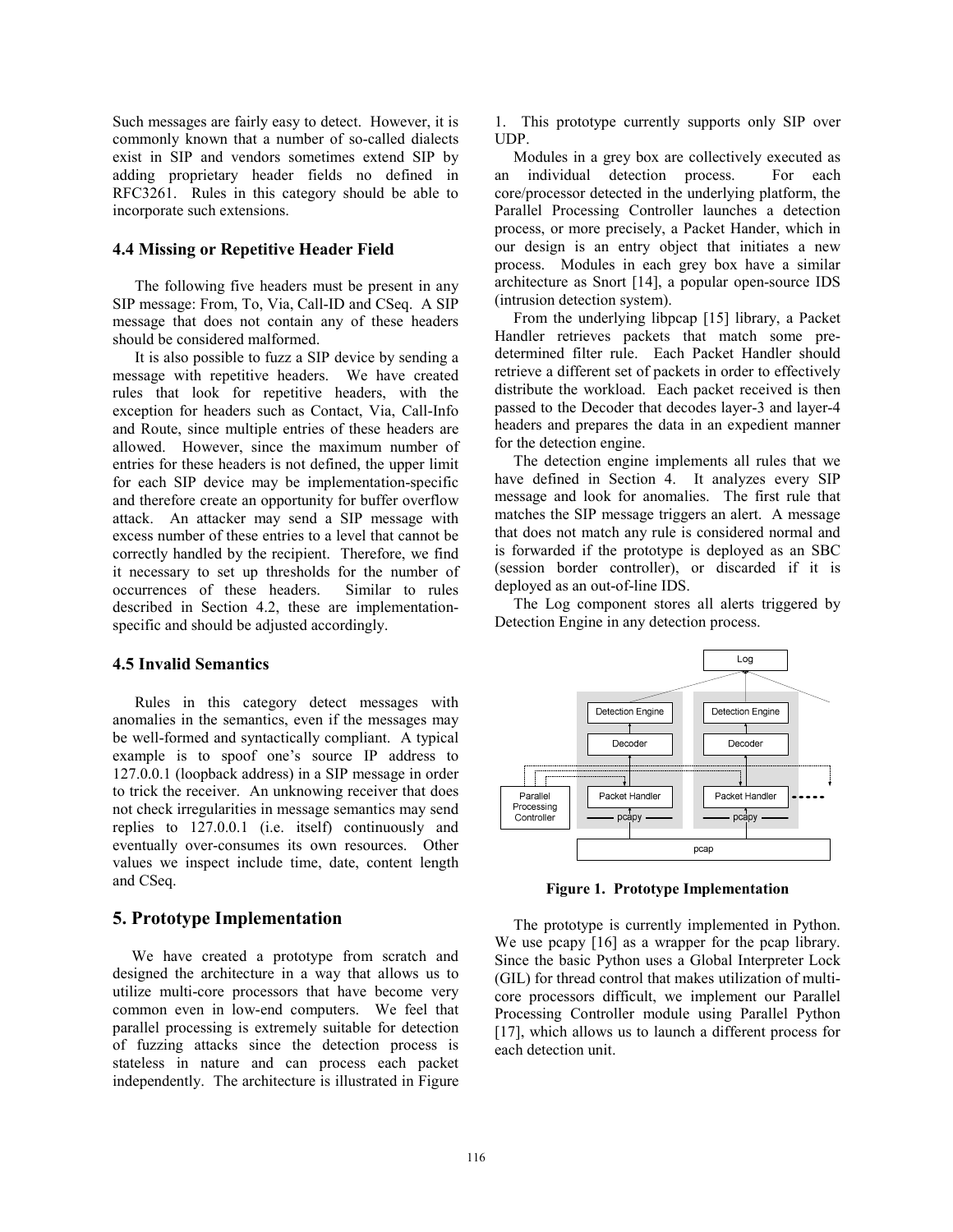## **6. Experiment**

We have conducted experiments to evaluate two aspects of our system – the correctness of the detection rules and the relative performance leverage we can gain by distributing incoming messages to a number of identical processes (instead of threads) running in parallel.

## **6.1 Evaluation of Detection Correctness**

In order to evaluate the correctness of our detection engine, we have used Codenomicon to generate SIP fuzzing attack packets. Although Codenomicon is intended to be used as a fuzzing test tool for legitimate purposes, we found it suitable for our experiment to mimic an attack host. Among the test cases in Codenomicon, we excluded ones that are in the "normal" group as well as ones with anomalies in SDP, which is out of the scope of this paper. As a result, we used a total number of 36398 test cases and feed each SIP message to our prototype. The result is summarized in Figure 2.



**Figure 2. Detection Rate**

Using rules in all five categories described in Section 4, we were able to detect anomalies in 34,137 packets, or 94% of the entire test cases selected. In other words, the rate of false negatives is 6% (2,261 undetected packets).

Figure 3 shows the number of matches for each category of rules. Each fuzzing packet may trigger one or more detection rules. The result shows that most test cases generated by Codenomicon contain incorrect grammar and oversized values.

We have also tested our prototype with legitimate SIP messages generated by the following products: OnDO SIP Server, SIPp, X-Lite and Sanyo IP Phone. We also fed our prototype with Codenomicon test cases that are explicitly grouped under the "normal" group. None of these messages trigger any alert and therefore the rate of false positive is 0% with these products.



**Figure 3. Number of rule matches**

After further investigation, we concluded that we were unable to achieve 100% detection rate for two reasons. First, there is still space for improvement in defining our detection rules. After eye-checking some of the undetected packets, we found a large number of them have oversized field values. The problem lies in defining the optimal threshold for each header field value, since thresholds are implementation-specific and require tuning.

We also found a significant number of packets that do not contain any anomaly at all. We have contacted the technical support of Codenomicon and were told that there are indeed a number of valid messages being mixed in the test cases, which sometimes can make fuzz testing more effective. However, since the number of these valid packets is unknown at the time of this writing, we are unable to exclude them from our test result.

#### **6.2. Performance Evaluation**

Since our prototype is implemented in Python, we are aware that it is not realistic to expect commercialgrade performance from this implementation. However, we are interested to know if we can leverage multi-core CPUs, which have become very common nowadays, by multiplying our detection engines and execute them in parallel. In our experiment, we have deployed our system in a general PC with the following specifications.

```
OS: OpenSUSE 10.2 x86-64bit 
CPU: Intel Core 2 Quad Q6700 @2.66GHz 
Memory: 4GB
```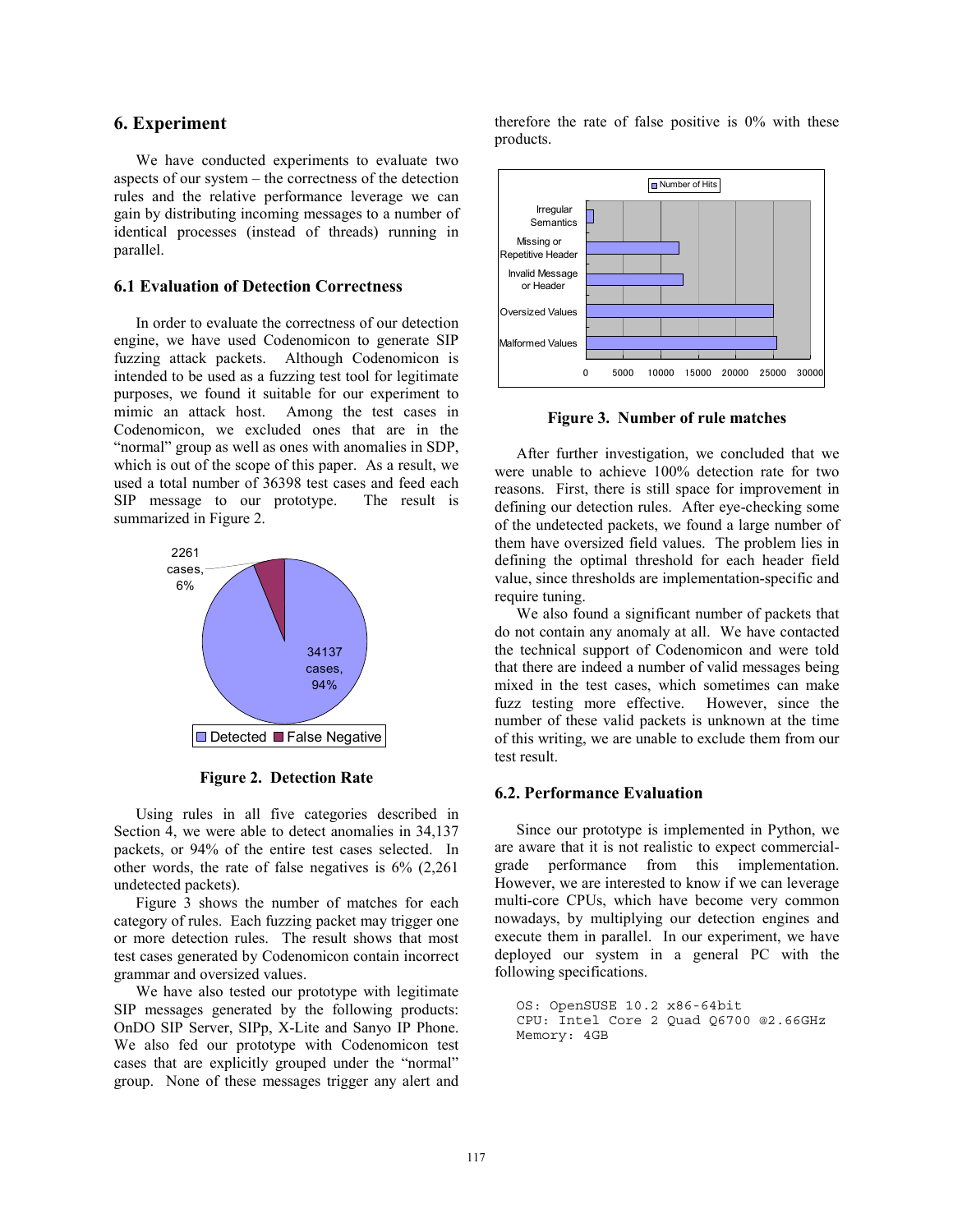Figure 4 illustrates our test bed. The prototype is deployed out-of-line and inspects packet copies obtained from a tap that sits between a pair of SIPp generators.



**Figure 4. Experiment setup**

We decided not to use Codenomicon for this experiment since the size of each packet generated by Codenomicon varies greatly and is not suitable for performance testing. Instead, we use SIPp v2.0.1 as the SIP traffic generator to continuously generate signalling traffic that consist of series of INVITE, OK, RINGING, ACK, BYE, OK messages over UDP at various rates range from 600 to 4800 packets per second (pps). The SIPp-UA machine also generates packets with different source IP addresses to simulate multiple clients. Since our prototype is installed in a machine with 4 cores, we launch different numbers of processes (1 to 4) in each setting and test the maximum throughput. In each experiment setting in which more than 1 process is launched, we hash the IP address and let each process work on an equal portion of SIP traffic.

Figure 5 summarizes the test result. The X-axis represents the rate at which packets are generated by SIPp. The Y-axis represents the number of packets processed by the prototype without packet loss. The dotted line in the graph indicates the ideal scenario in which all packets generated are processed without packet loss. The result from each experiment setting is overlaid on the same graph. With only one process running, the performance starts to degrade at around the rate of 960 pps. As the packet generation rate increase, the result drifts further away from the ideal line. Similarly, the rate at which the performance degrade beings are around 1920, 2880, 3840 pps for experiment settings with 2, 3 and 4 processes.

To our surprise, the performance in each experiment setting is almost perfectly proportional to the number processes launched, although this is expected in theory. At the first attempt, we were able to obtain only 3.5x leverage with 4 processes. After turning off all unnecessary background processes in Linux, we are able to obtain a performance result that is 4 times of the uni-process setting running. We believe this performance leverage is contributed by the fact that all our proposed detection rules are stateless and the workload can be easily distributed to multiple processes as long as a well-balanced hash function can be applied to SIP traffic. This allows us to scale up the performance easily.



**Figure 5. Performance Evaluation** 

## **7. Conclusion**

Fuzzing attacks pose a serious threat to any SIP device. While good software engineering practices can help reduce potentially exploitable bugs, there will always be devices vulnerable to fuzzing attacks as we have argued. In this paper, we have outlined detection rules effective in detecting fuzzing attacks and have also designed an architecture that scales up the detection process. Our experiment using Codenomicon shows that most known variations of fuzzing attacks can be detected using the five categories of rules we have formulated. We have also demonstrated that the performance can be leveraged by running multiple detection processes in parallel and utilizing multi-core processors.

## **8. References**

[1] VOIPSA, http://www.voipsa.org/

[2] J. Rosenberg, H. Schulzrinne, G. Camarillo, A. Johnston, J. Peterson, R. Sparks, M. Handley, E. Schooler. (2002). "SIP: Session Initiation Protocol", RFC3261.

[3] M. Sutton, A. Greene, P. Amini, "Fuzzing, Brute Force Vulnerability Discovery," Addison Wesley, 2007, ISBN: 0-321-44611-9

[4] US-CERT, "Multiple implementations of the Session Initiation Protocol (SIP) contain multiple types